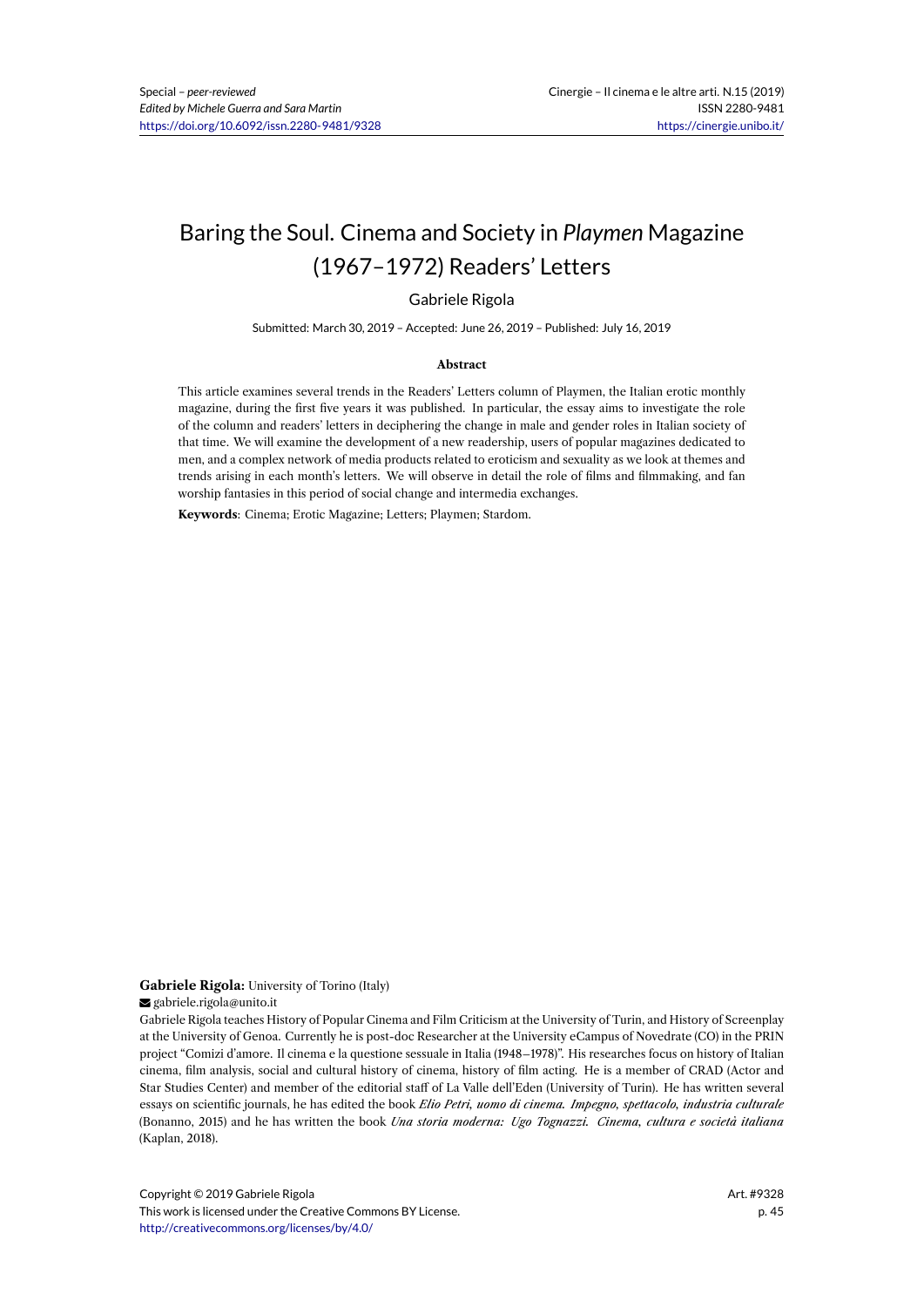# **1 Italian erotic magazines and letters to the editor: introduction and methodology**

In the 1960s and 1970s, gender-specific publications for men began to circulate, following in the footsteps of famous print experiences like that of *Playboy* magazine in the United States, whose publication started in the 1950s. As a consequence, periodical press expanded to include several magazines specifically for a male target, with erotic magazines such as *Tab*, *Men*, *Penthouse*, *Il King*, and *Executive* playing a key role (Castronovo and Tranfaglia 1976, 2002; Giromini and Roda 2004). Moreover, the arrival of these editorial products suggests that society of the time was interested in exploring through the popular press those issues arising in the male sphere, among other things, taking into account that magazines for female readership were already widespread (Materassi 2006). The aim of this essay is to look into some aspects of this male-oriented debate found in readers' letters specifically in *Playmen* magazine, analysing mainly the topics of cinema and media imagery of the time. There will be a focus on the trends revealed by letters to the editor in the erotic magazine *Playmen*, and to related columns, especially inherent to two central aspects: on the one hand, how the debate around masculinity and changes in society developed, and how these aspects relate to the widespread sexualization of the social and media landscape (Bellassai 2014; Ortoleva 2008). On the other hand, we wish to identify and investigate the role of readers' letters in a male erotic magazine in conveying cinema culture, debate on erotic films, and censorship, the ciphering elements of cinematographic fantasy. We begin with sections of letters in the popular press and epistolary exchange.<sup>1</sup> *Playmen*, like other similar magazines, uses cinema to spread discourses about sexuality and gender roles through readers' letters and nude photography. Cinema is able to connect different aspects of *Playmen* and to illustrate implicit social function of the magazine.

At a preliminary level it is useful to focus on [tw](#page-1-0)o concepts. On one hand, we must remember that the distribution, diversification and popularity of Italian men's magazines can be placed in a more general and complex scenario of modification, renewed discussion and changing gender roles in society, as well as a scenario for debate on how the male role was altering compared to that of women, and consequently in relation to lifestyle, consumption, attitude, opinions, also with respect to decisive changes in social and cultural structure (dell'Agnese and Ruspini 2007; Miller 2009). On the other hand, it is a good idea to recall the decisive role that readers' letters and epistolary culture had been assuming from the 1950s, both in the dimension of progressive politicization of the private sector, and as the driver for the growing documentation of the social reality of an era (Garofalo and Missero 2017). Readers' letters in the popular press at this specific time express the traits and habits of the bond with a hypothetical reader that was previously only found in women's and in widespread popular magazines, and before that in *fotoromanzi* and *cineromanzi* (Morreale 2007). This, then, is our perspective for trying to analyse some of the tendencies emerging from readers' letters to an erotic magazine as indicators of the debate developing around the male world and the development of renewed reader configurations, to show subservience to or rejection of new codes of behaviour within the socio-cultural scenario. Cinema, as we will see, gathers instances and tendencies explicitly related to the changing mores and to the representation of the body and of sexuality (Sorcinelli 2001; Maina 2018).

*Playmen* certainly represents an interesting case in the publishing scene of the time (Passavini 2016): the first issue of *Playmen. Il mensile degli uomini* [*Playmen. The Monthly Magazine for Men*] came out in June 1967. It was clear from the start that it would stand out as different to other products already present on Italian newsstands: more modern graphics, more upmarket (for example, compared to its "twin" magazine *Men*, published by the same editor from 1966), in-depth film, TV, book, theatre, sciences, and music columns. The monthly magazine alternated culture articles, photo reportages from all over the world, features on sexuality and international eroticism, and short stories by famous intellectuals (from Saviane to Patti, Calvino to del Buono). Right from the first issue there was a regular *Playmen* interview, which engaged figures who were by no means to be taken for granted in the world of culture, literature or film. *Men* and *Playmen* were published by Balsamo Editore (and therefore by the entrepreneurs Saro Balsamo and Adelina Tattilo, who were a farsighted husband-and-wife team who were already the editors of the youth magazine *Big*). Balsamo Editore held onto

<span id="page-1-0"></span><sup>1.</sup> The time interval identified as applicable for the reflections in this essay refers to the first years of the magazine's life, from its birth (1967 in particular) up to the years of change of some of its spaces and columns, starting from readers' letters. In this text we decided specifically to consider *Playmen* issues up to 1972, prior to the clearly pornographic scenario that opened in 1972, when the first hardcore publications appeared in press and comics. (Giromini and Roda 2004; Ortoleva 2008).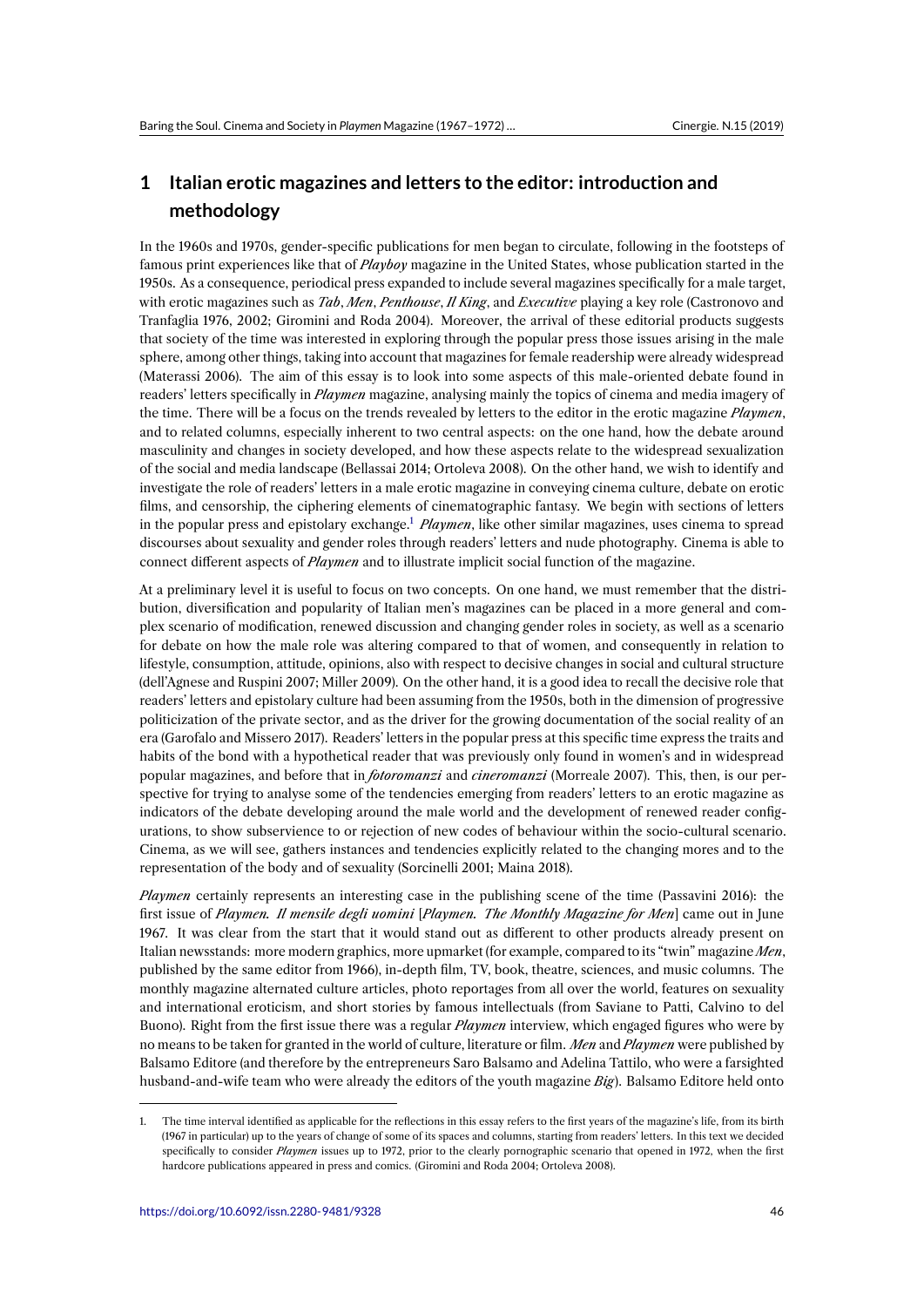the company until the end of the 1960s, when Saro Balsamo was ousted from ownership and Tattilo remained as sole proprietor of the magazines (Passavini 2016).<sup>2</sup>

The readers' letters we analyse here were part of the magazine from the very first issue, afforded a special space in the opening pages, called "a *Playmen*" ["To *Playmen*"]. Initially the letters were sent to the address of the Balsamo group's Roman editorial office, in Via B[is](#page-2-0)solati 54, then to the Lungotevere dei Mellini 17 address (when the column was renamed "Lettere a *Playmen*" ["Letters to *Playmen*"]). Later in the magazine's history, in particular in mid-1971, a further space was dedicated to collecting reader suggestions and requests, with the column "Filosofia nuda" ["Naked Philosophy"] edited by Emmanuelle Arsan. The column was earmarked for proto-philosophical reflection on facts, opinions, debate about social change, and including a sub-column — "L'orecchio della scimmia," "The Ear of the Monkey" — of letters that addressed specifically body-oriented themes, seduction, sexuality, and male-female relationships.<sup>3</sup> It appears that this additional space for intimacy, on the one hand exploited the huge success of the erotic *Emmanuelle* novels (the first published in France in 1967), anticipating the lengthy sequence of films based on the works (the first adaptation, *Emmanuelle*, was released in 1974); on the other, the column exploited Arsan's role of cosmopolitan intellectual but also as an emancipated woman beloved by women and desired by m[en](#page-2-1), looming in the fantasies — Italian too — of the time: "a writer and a woman needing no introduction for our readers,"<sup>4</sup> as she was defined in the presentation of that issue of *Playmen* (Maina 2018).

## **2 The magazine's positioning in the Italian edito[ri](#page-2-2)al and cultural system**

A magazine like *Playmen* became the role model for a new male narrative, a benchmark for cultured, wellinformed, uninhibited, "modern" readers (Benwell 2003; Bellassai 2004). Many elements of the magazine focus on drawing attention to typical Italian male identity, and therefore oriented debate around the assumed characteristics of being male at that particular historical and cultural time in Italy. The magazine was intended as a series of elements of different nature and origin — from readers' letters to advertising, nude photography to interviews — designed to convey strategies for describing the Italian male identity in its transition. At this juncture, *Playmen* tried to carve out a unique position for itself, first of all in the publishing system of the time, but also in social and media contexts, connecting with a complex horizon of socio-cultural change. Readers' letters illustrated the real or supposed attitude of magazines like *Men* and *Playmen* in the Italian cultural system in relation to issues like modesty, sexuality, consumption of erotica and pornography, which reconfigured the magazines' goals and direction over time with regard their readers (Attwood 2005; Grattarola and Napoli 2014). Just a few months after reaching the newsstands, *Playmen* even published a description of these objectives and trends, in reply to a letter citing a request put to parliament for action against erotic and pornographic press. The editor's reply stated:

*Playmen* has never been challenged. The parliamentary request by Christian Democrat MPs refers to photo-romances and certainly not to our magazine, which has always been considered exactly what it is — a superior publication for the modern, non-conformist but in no way immoral or otherwise censurable man. *Playmen* is also, and above all, a cultural magazine.<sup>5</sup>

The magazine aimed, therefore, to establish a privileged relationship with an audience of readers through a column of letters to the editor, supposing them to be "modern, non-conformist" men, yet it gave voice to the

- <span id="page-2-0"></span>3. In this same period, the magazine began to include pages of small ads, initially as columns for readers seeking objects, books, swapping information, and gradually becoming increasingly erotic or lonely hearts (the "Annunci blu" or "Blue Ads" section in the inner pages, then in the final pages for issues where they were paid ads from the start).
- 4. "Una scrittrice e una donna che non ha bisogno di presentazione per i nostri lettori", Emmanuelle Arsan, "Filosofia nuda," *Playmen*, V, no. 8, August 1971, p. 14.
- <span id="page-2-3"></span><span id="page-2-2"></span><span id="page-2-1"></span>5. "Playmen non è mai stata messa in questione. L'interpellanza dei deputati democristiani si riferisce ai fotoromanzi e non certo alla nostra rivista che è sempre stata considerata come è in effetti, una rivista di alto livello: rivolta agli uomini moderni e spregiudicati, ma non per questo immorale o comunque in qualche modo condannabile. 'Playmen', è anche e soprattutto, una rivista di cultura", Editorial, "Playmen e i moralisti", *Playmen*, II, no. 1, January 1968, p. 3.

<sup>2.</sup> For reasons that were in part private and in part professional, reconstructed in Gianni Passavini's volume,i[n](#page-2-3) 1969 Adelina Tattilo took over economic and editorial management of *Playmen*. From issue 9, September 1969 to issue 10 the following month of October the editor changed and the company name changed from Balsamo Editore Spa to Tattilo Editrice Spa (Passavini 2016).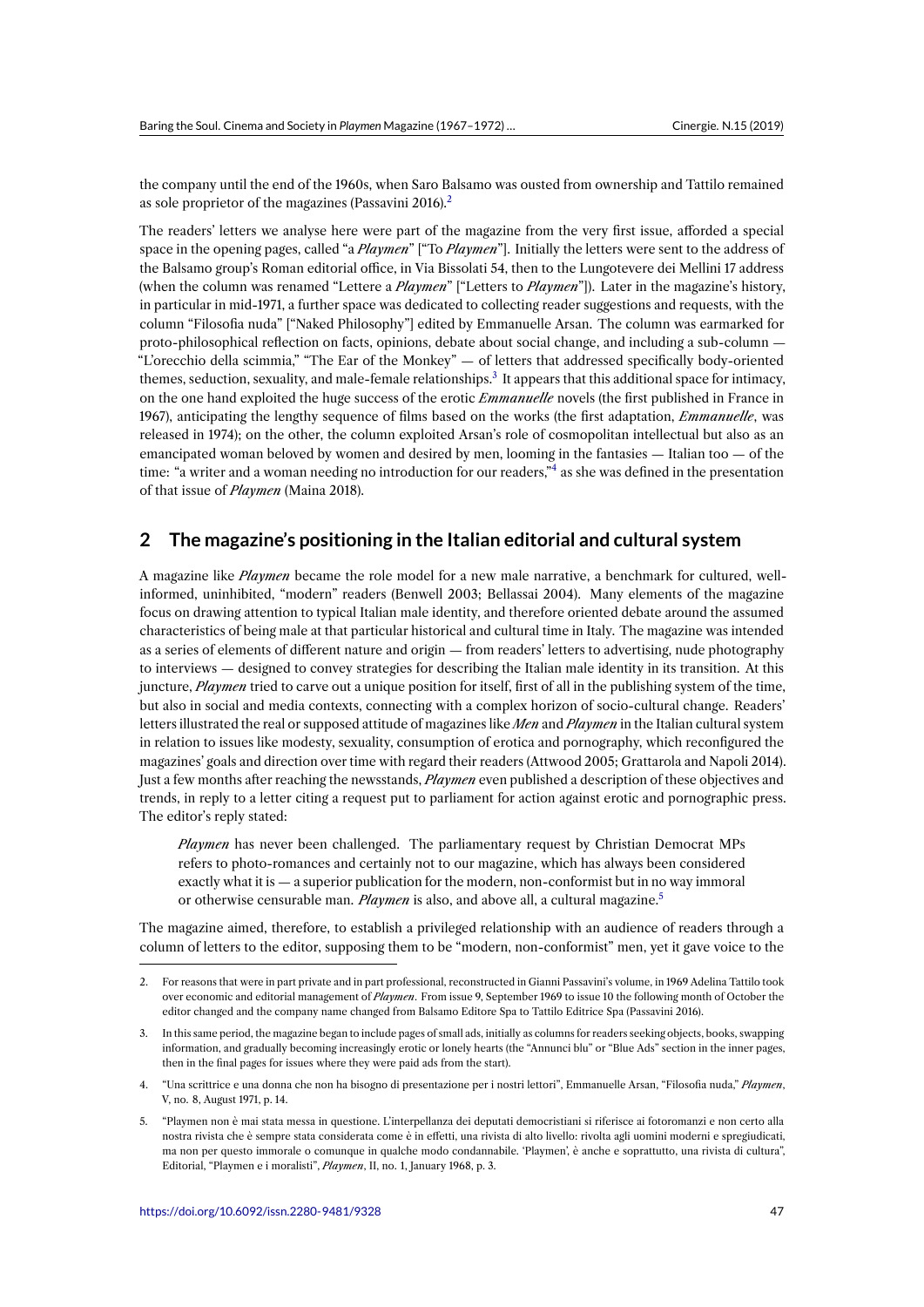continuous negotiating, contradictions and resistance of a scenario that was anything but linear. This is how letters of varying degrees of credibility were published while appearing to delegitimize the magazine's role, questioning ideals of freedom and emancipation, or even relying on contradictions in the male identity of the readers, or on their innate compulsions. We cite two examples. In 1967, a Fiesole reader wrote that "the success of *Playmen* can only be explained by the widespread phenomenon of emasculation of men seeking compulsive sexual excitement in erotic stories and photographs of naked women."<sup>6</sup> Or again, particularly significant because written by a woman and mother, the following letter published in July 1968 in the magazine *Balsamo*:

I found your magazine hidden in my son's clothes. I am angry and disgusted t[ha](#page-3-0)t something like you even exists, and that you too may be fathers and mothers. Shame on you. Shame on you. God damn you, you and your whole family. If you get cancer and you have to suffer, remember that it was wished upon you by a mother's will. And rest assured that a mother's curse, sooner or later, will take effect. $<sup>7</sup>$ </sup>

The magazine, along with other popular publications and products, was therefore at the centre of a complex system of changes, and at the centre of a debate between innovation and ethical rules, between tradition and social progress, where the [th](#page-3-1)emes of the body, morality, lifestyle, cultural consumption, and private experiences that became collective were continually called into question and debated (Benwell 2003; Boni 2004; Kearney 2012).

From this perspective, even nude photography — and criticism or debate arising about erotic periodicals — allows us to understand the methods of self-definition of magazines like *Men* and *Playmen*, as well as their standing in the cultural context of the time. For example, a letter to the editor of *Playmen* (opening the October 1967 issue, 5), a reader says: "you say that a magazine like yours is breaking into the slumbering world of our smallminded country. But the fact remains that by publishing all those photographs of cheap women, you simply feed the distinctly voyeuristic and masturbatory tendency of Italian men." The answer, drafted by editorial staff was once again indicative of what the magazine wanted to represent in the publishing and cultural panorama of the country, but more subtly, in our essay, assumes the role of a hypothetical X-ray of a typical reader — as we will soon see — when the confines of decency were being negotiated and demolished:

a magazine like *Playmen* is first and foremost a cultural magazine, which does not just show photos of young women. Readers gradually get used to seeing female nudes, so they no longer consider them a "forbidden fruit." At the same time, they can read articles, surveys, interviews: they receive the images in a context with a very precise intention and the intention is precisely to break away.<sup>8</sup>

The relationship with the public, firstly through the spaces for connecting — however fictitious they were — directly with the readers, should be understood as a complex, multifaceted way of self-definition on the panorama of com[m](#page-3-2)unication and culture, activating specific performances to persuade the audience. Conversely, the public's desire to communicate with these magazines was part of a mechanism for approaching the recently emerging universe of users as consumers of new editorial products, new styles of behaviour, new films and TV shows (Fanchi 2014). The premise was to identify the rise of a "new" — intermediate and sexualized — public, a more liberated publication consumer and an active player in a long wave of erotization

<sup>6.</sup> "Il successo di Playmen non si giustifica se non con il fenomeno dilagante della svirilizzazione dell'uomo che cerca nel racconto erotico e nelle fotografie di donne nude una via morbosa di eccitazione sessuale", "Il presente ha un cuore antico", *Playmen*, I, no. 6, November 1967, p. 5.

<span id="page-3-0"></span><sup>7.</sup> "Ho trovato negli indumenti di mio figlio la vostra rivista. Sono indignata, schifata, che possa esistere una cosa come voi, che siete anche voi, magari, padri e madri. Vergognatevi. Vergognatevi. Che Dio vi maledica, voi e tutta la vostra famiglia. Se vi viene un cancro e dovrete soffrire, ricordatevi che è stato l'augurio delle mamme. E le maledizioni delle mamme, state tranquilli, prima o poi, raggiungono lo scopo", "L'augurio", *Playmen*, II, no. 7, July 1968, p. 5.

<span id="page-3-2"></span><span id="page-3-1"></span><sup>8.</sup> "Voi dite che una rivista come la vostra rappresenta una rottura nel mondo addormentato del nostro provinciale paese. Resta però il fatto che, pubblicando tutte quelle fotografie di donnine, voi non fate che stimolare la tendenza più spiccatamente voyeuristica e masturbatoria degli italiani"; "una rivista come 'Playmen' è innanzitutto una rivista di cultura, che non si limita a mostrare foto di ragazze. I lettori a poco a poco si abituano a vedere il nudo femminile e di conseguenza a non considerarlo più un"frutto proibito". E contemporaneamente leggono articoli, inchieste, interviste: l'immagine è data loro in un contesto che ha un suo senso molto preciso, un senso, appunto, di rottura", "La paura del sesso", *Playmen*, I, no. 5, October 1967, p. 5.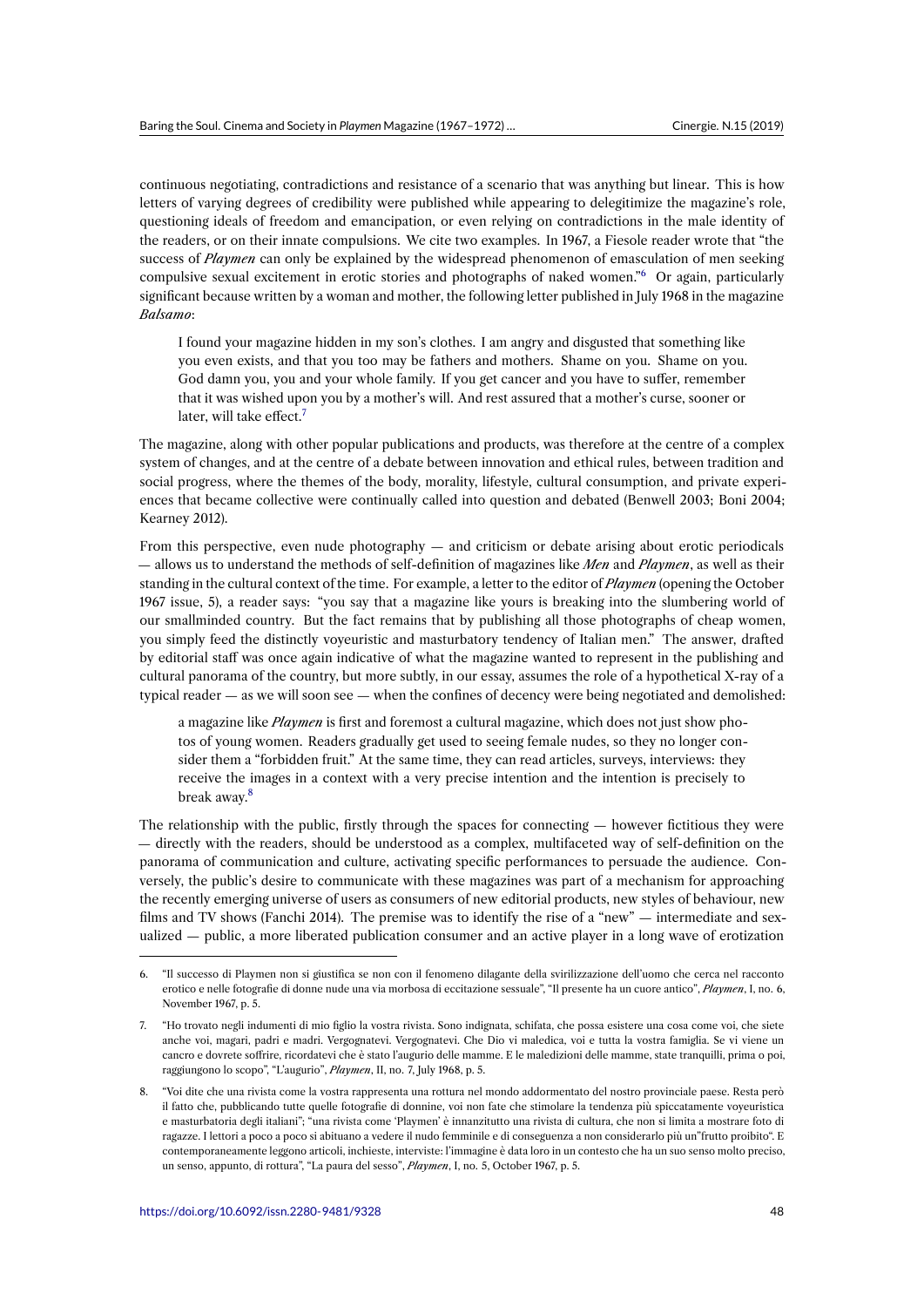and incessant social changes (Ortoleva 2008), spurred to a more conscious manner of interaction with specific spaces of rapport and intimacy in the magazines consumed. In this sense, the letters taken as a means of contact, of a culture of connection and method for constructing audience identity, $9$  take on the appearance of a further element of self-representation (or representation tout court) of feelings, changes, desires, seen quite clearly in the debate engaging cinema and media. Ortoleva, reconstructing the fall of taboos between the latter half of the 1960s and the first half of the 1970s, in the transformation of illustrated and film magazines, identifies the progressive opening up of visible and representable devices. In partic[ul](#page-4-0)ar, he identifies the transition of previous phenomena into different and complete media experiences. Compared to the theme of this essay, those "uncensored conversations" (Ortoleva 2008: 172) had previously occurred in brothels, alongside freely exposed bodies and expression of sexuality in a space considered intimate and private. They were now transfigured by their conversion to media expression, reconfigured in media locations considered equally free and the public was interacting with increasing frequency as the viewer of sexy and erotic films and consumer of erotic magazines.

# **3 Readers' letters in** *Playmen* **and talk about cinema: body, fandom, gender roles**

The various drifts in the "To *Playmen*" column are not easy to sum up: in the years in question we find letters asking for advice or offering considerations on sexuality, romantic relationships, medical or physiological issues. Of course, there were also debates central to the social framework of the time, from contraception to divorce, but for history and location, the magazine also addressed social and political (the SIFAR scandal) issues, news stories, contextual elements (from mental illness to the situation in prisons). Among the various references, those concentrating on films play a particularly ample, interesting role, obviously linked to the magazine's other columns, dedicated to the media and cinema universe: critics, features dedicated to stars and starlets usually nude or semi-nude, articles about the release of particularly evocative films for that type of magazine and target audience, etc.

In readers' letters, cinema became first and foremost a preferred means for reviving the debate on the erotization of society and development of a new type of audience. In the latter months of 1969, reader Camillo Saraceni of Avellino, recalled the past themes of pornography, freedom of expression and censorship:

I see in many newspapers and hear on the radio of the outright campaign against so-called "pornographic" cinema. Now to tell the truth, I am certainly not what could be called a moralist […]. However, I must admit that most of the films currently in circulation are truly shocking: because they are badly made, they aim for the basest impulses of the audience […]. So, I wonder if, in certain cases, censorship and seizure may be justified. Obviously, we must not […] take indiscriminate measures […], but a certain severity, if only for the preservation of good taste, seems logical to me.<sup>10</sup>

The reader's considerations offered the magazine the opportunity to reiterate that, even though "we do not like certain films, and we are convinced they do eroticism and sexual liberation no favours, in principle, we

<sup>9.</sup> Several scholars of epistolary culture and readers' mail in popular periodicals have highlighted the extremely hybrid nature of these spaces of interaction: first of all, letters columns must be understood as a space for compromise, where real (or realistic) needs of readers meet the magazine's needs for self-representation and symbolic positioning. Secondly, the chatty exchange typical of letters' columns takes on a connotation of significance in relation to the orientation of these magazines, as mentioned. For this reason, it is better not to prefer a reading based on the search for plausibility, but rather the symbolic value of the column (and, of course, the themes raised in the letters) on an "imaginary and desirable horizon," to understanding the "attempt […] to build, above all, an idea of the public (and, ultimately, of society) with which the anonymous real reader could somehow identify" (Maina 2018: 97; Jolly 2008; Benwell 2003).

<span id="page-4-0"></span><sup>10.</sup> "Ho letto in molti giornali, ho sentito alla radio, una autentica campagna contro il cosiddetto cinema 'pornografico'. Ora a dire il vero io non sono certo quello che può essere un moralista […]. Tuttavia devo riconoscere che la maggior parte dei film attualmente in circolazione sono veramente scandalosi: in quanto sono fatti male, cercano soltanto di sollecitare i gusti più bassi del pubblico […]. Allora io mi domando, se, in certi casi, le censure e i sequestri non possono essere giustificati. Ovviamente non bisogna […] prendere provvedimenti indiscriminati […], ma una certa severità, se non altro per la salvaguardia del buon gusto, mi sembra logica", "Censure e buon gusto", *Playmen*, III, no. 10, October 1969, p. 5.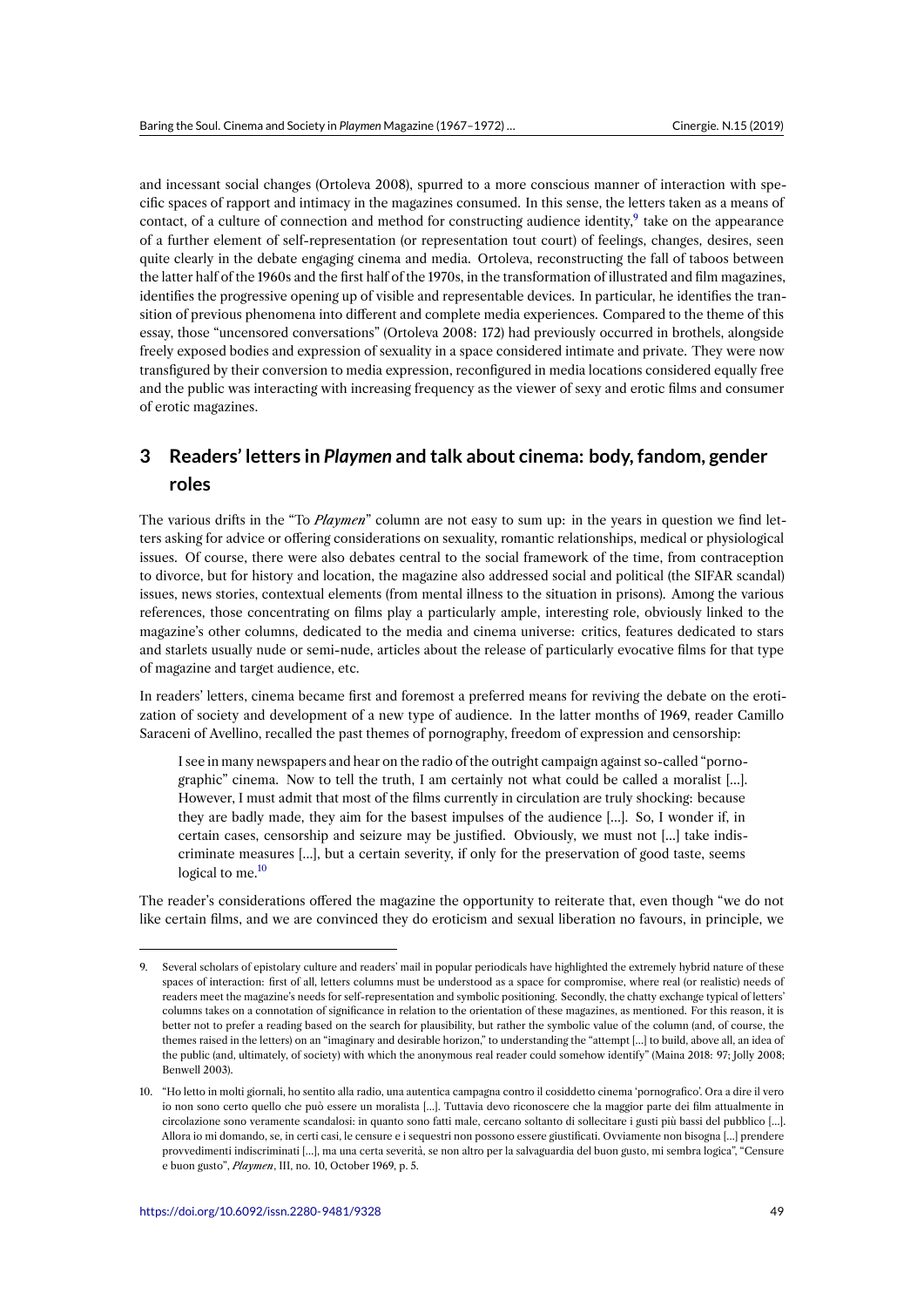are against prohibitions."

We mean that a citizen  $-$  not minors, of course  $-$  has the right to enter a venue after paying for their ticket and watch even a bad and vulgar film […] films represent a "catharsis" that allows certain instincts to be liberated, steam is let off innocently. […] The moral health of society is preserved not with prohibitions, but with education, with […] a liberalization that removes the temptation of the forbidden and therefore allows a greater consideration of aesthetic, cultural and — precisely — good taste factors. $11$ 

Proceeding in this way, the magazine emphasizes the educational and libertarian character of this stance, connecting with that previously mentioned framework of renewal. These aspects can also be traced to other dynamics seen in the column which interact[s](#page-5-0) with readers, in this case relevant to gender roles, to their modification, and the position of a magazine like *Playmen* as a mediator and vehicle for debate. Marcella Bassini from Milan wrote:

I was interested to read the debate between Mia Farrow and Dustin Hoffman about painful love affairs. A debate suggesting that Mia Farrow has come out the "winner," in my opinion. I mean it seems to me that she has shown herself to be much more "liberated," much more capable of understanding and facing life that he is. She. The woman. In short, I have the impression that women, who have always been considered as second in line, are now overtaking men and teaching them many things.<sup>12</sup>

The answer must necessarily consider the privileged audience that the magazine addresses, but also take advantage of topics like these — filtered by the element of the renown of the actors involved — to underscore a position of permissivene[ss](#page-5-1) and openness, while playing on mild compromise and negotiating aspects. While admitting that "in Italy women are still kept in a state of cultural underdevelopment," there was a tendency to affirm that "when a woman manages to understand, to overcome her complexes, to free herself of atavistic slavery, then she shows an equilibrium and a capacity for vision far superior to that of men. However, […] there are few who believe in the effective superiority of women."<sup>13</sup>

For obvious reasons a mediation between gender roles is central to those letters touching on stardom, actors and actresses. Audience practices are brought into play in a particularly innovative way, intertwined with fandom rituals (Duffett 2013). Specifically, these epistolary forms ma[ke](#page-5-2) the female body and models of femininity the crux of the matter, in a new debate at a vital time for these dynamics, taking inspiration from the magazine's nude photography and articles about prima donnas. Take the case of Maria Grazia Buccella, admired by several readers in these terms:

in this age of women said to be beautiful and who look like skeletons covered in leather, ungainly girls with cellulite […], you published an article featuring a real woman, beautiful in the most exact sense of the term, with a real body. […] Your photographs of Maria Grazia Buccella really impressed me: I like this anachronistic young woman, who has the courage to be all woman in this unisex age. $^{14}$ 

<sup>11.</sup> "Vogliamo dire che un cittadino ha il diritto di entrare in un locale per vedere, pagando regolarmente il biglietto e tutelata la difesa dei minori, anche un film brutto e volgare […]. I film rappresentano una 'catarsi' che permette a certi istinti di liberarsi, di 'scaricarsi' innocentemente. [...] [La](#page-5-3) salute morale della società si preserva non con i divieti, ma con l'educazione, con [...] una liberalizzazione che tolga il sapore del proibito e quindi consenta una maggiore considerazione di fattori estetici, culturali e appunto di gusto", Id.

<span id="page-5-0"></span><sup>12.</sup> "Ho letto con molto interesse il dibattito sugli amori difficili fra Mia Farrow e Dustin Hoffman. E da questo dibattito mi sembra che Mia Farrow sia uscita diciamo 'vincitrice'. Voglio dire mi sembra che lei si sia dimostrata molto più 'libera', molto più capace di comprendere e affrontare la vita di lui. Lei. Cioè una donna. Insomma ho l'impressione che alla resa dei conti le donne, che sono sempre state considerate alla retroguardia, stiano sorpassando gli uomini e insegnando loro molte cose", "La 'vittoria' di Mia Farrow", *Playmen*, III, no. 7, July 1969, pp. 3–4.

<span id="page-5-1"></span><sup>13.</sup> "Quando una donna riesce a capire, a superare i propri complessi, a liberarsi delle ataviche schiavitù, allora essa dimostra un equilibrio e una capacità di visione assai migliori di quelli degli uomini. Comunque […] noi siamo fra i pochi a credere a una effettiva superiorità della donna", Id.

<span id="page-5-3"></span><span id="page-5-2"></span><sup>14.</sup> "In questa epoca di donne che passano per belle e sembrano degli scheletrini rivestiti di pelle, di ragazze cellulitiche e sgraziate […], avete pubblicato un servizio su una donna vera, bella nel senso più preciso del termine, con un corpo consistente. […] Le vostre fotografie su Maria Grazia Buccella mi hanno veramente entusiasmato: mi piace questa anacronistica ragazza, che in tempi di unisex,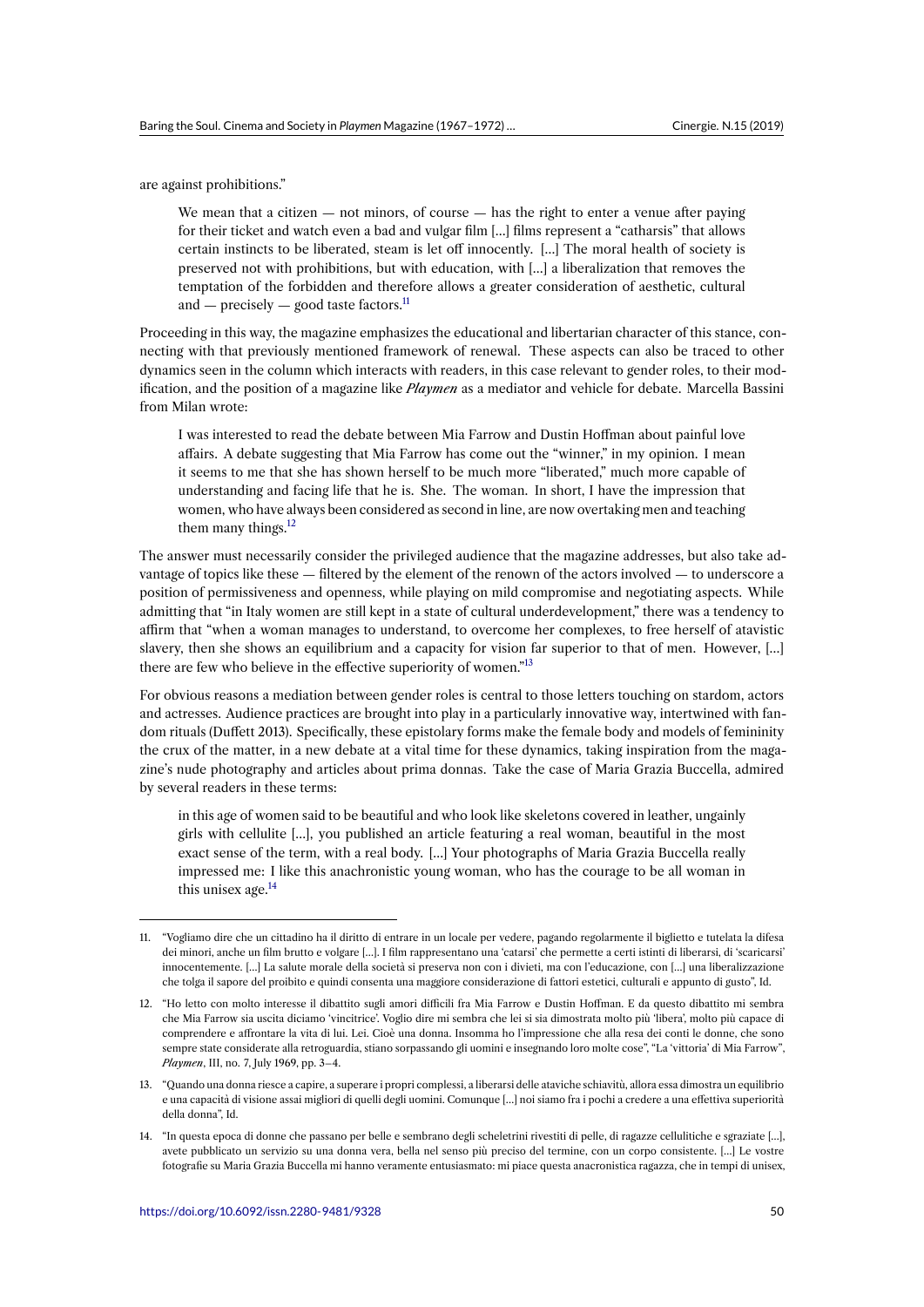Alongside requests for someone who is "all woman," in the early 1970s *Playmen* began to take increasing interest in photography featuring men. In this respect, it was the male body and the male star to be the subject of debate in letters to the editor, starting from a new space dedicated to "undressed" stars, called "Gli Eroi Nudi," "The Nude Heroes." The space reserved for male stars, characters and figures in erotic periodicals is still to be investigated, first of all as a form of identification and relationship with the diversified and complex readership mentioned above, and then as a reason for debate and discussion of male and female bodies, starting from a reformulated delineation of masculinity (Cohan and Hark 1993; Attwood 2005; Ruspini 2009). The interest in the body and in male nudity in *Playmen* reveals a different relationship with the audience and it takes into consideration readers' sexual identity and homosexuality. The erotic monthly marks the start of a neutral space where the negotiation between heteronormativity and non-heteronormativity is increasingly explicit (West and Lay 1994; Beasley 2005; Giori 2017).<sup>15</sup>

In November 1971, a letter in *Playmen* outlined the problem very clearly: "I read your magazine because my husband buys it. […] You forget that husbands buy magazines and their wives read them. I really miss photos of a fine purebred horse or of Gary Cooper. I studied biol[og](#page-6-0)y and anatomy at university, several years ago."<sup>16</sup> And the answer was: "Just for you, dear lady, our feature entitled 'Helmut of Bavaria,' in this issue. And if Helmut Berger does not look too much like Gary Cooper, we are not to blame. Each era has its purebreds."<sup>17</sup>

The symptomatic importance of this kind of feature and ensuing debate is proved by the letters publi[sh](#page-6-1)ed in subsequent issues. Alongside the compliments from men and women for the Berger feature, a very interesting letter appeared offering a viewpoint aligned with a well-defined socio-cultural framework, revolvi[ng](#page-6-2) around topics such as press, female emancipation and body exhibition:

as a woman, the photographs of Helmut Berger naked leave me completely cold. I've long since passed the age when handsome boys are exciting. As a long-time supporter of the movement for the liberation of women, however, I find that assigning to the male body a function hitherto reserved only to the female nude — namely for mere pleasure — is an act of progress and civilization. Nothing wrong with admiring a beautiful female body. As long as you can do the same with a male one.<sup>18</sup>

The avalanche of letters arriving after the feature dedicated to actor Helmut Berger — an icon of problematic gender identity compromise through the early 1970s and beyond (Giori 2017) — also captured the changes in *Playmen* already menti[on](#page-6-3)ed, tending to redevelop towards an openness and an eroticization mediated increasingly by the emerging pornographic market. Thus, readers' letters once again intertwined with fan practices, exacerbating demands, attracting ever-more explicit confessions, almost surpassing lonely hearts, merging intentions and objectives of the more intimate spaces. Proof of this is the umpteenth letter on the Berger case, paying first the usual compliments then suggesting a list of possible names which "will surely impress women" to be immortalized in the magazine:

next (sic) month let us see Tomas Milian, completely naked, with full-nude photos, then Raymond Lovelok (sic), Lino Capolicchio (no beard!), Giancarlo Giannini, Alain Delon, Peter Lee Laurence (sic), and many, many other young actors. […] There are three important things, however: 1) the

ha il coraggio di essere donna senza mezze misure", "Finalmente la Buccella", *Playmen*, IV, no. 3, March 1970, pp. 3–4.

<sup>15.</sup> Omosexual — or non-heterosexual — themes in *Playmen*'s pages have a leading role in this context, both in terms of the target and the audience, and the queer themes in the readers' letters. This issue has been only touched upon in this paper because a more complete dissertation go beyond the objectives of this work.

<span id="page-6-0"></span><sup>16.</sup> "Leggo la vostra rivista perché la compra mio marito. […] Vi siete dimenticati che le riviste le comprano i mariti e le leggono le mogli. A me manca molto la foto di un bel cavallo di razza o quella di Gary Cooper. La biologia e l'anatomia l'ho studiata all'università, vari anni fa", "Cavalli di razza", *Playmen*, V, no. 11, November 1971, p. 3.

<sup>17.</sup> "Eccola accontentata, signora: guardi il foto-servizio intitolato 'Helmut di Baviera', in questo numero. E se Helmut Berger non somiglia molto a Gary Cooper non dia la colpa a noi. Ogni epoca ha i suoi cavalli di razza", Id.

<span id="page-6-3"></span><span id="page-6-2"></span><span id="page-6-1"></span><sup>18.</sup> "Come donna, le fotografie di Helmut Berger nudo mi lasciano del tutto indifferente. Ho passato da un pezzo l'età in cui ci si eccita per i bei ragazzi. Come seguace, e non da oggi, del movimento per la liberazione della donna, trovo invece che l'assegnare al corpo dell'uomo una funzione finora riservata soltanto al nudo femminile – cioè quella della ragazza-piacere – sia un atto di progresso e di civiltà. Nulla di male che si ammiri il bel corpo femminile. A patto che si possa far lo stesso per quello maschile", "Le foto di Helmut", *Playmen*, V, no. 12, December 1971, p. 3.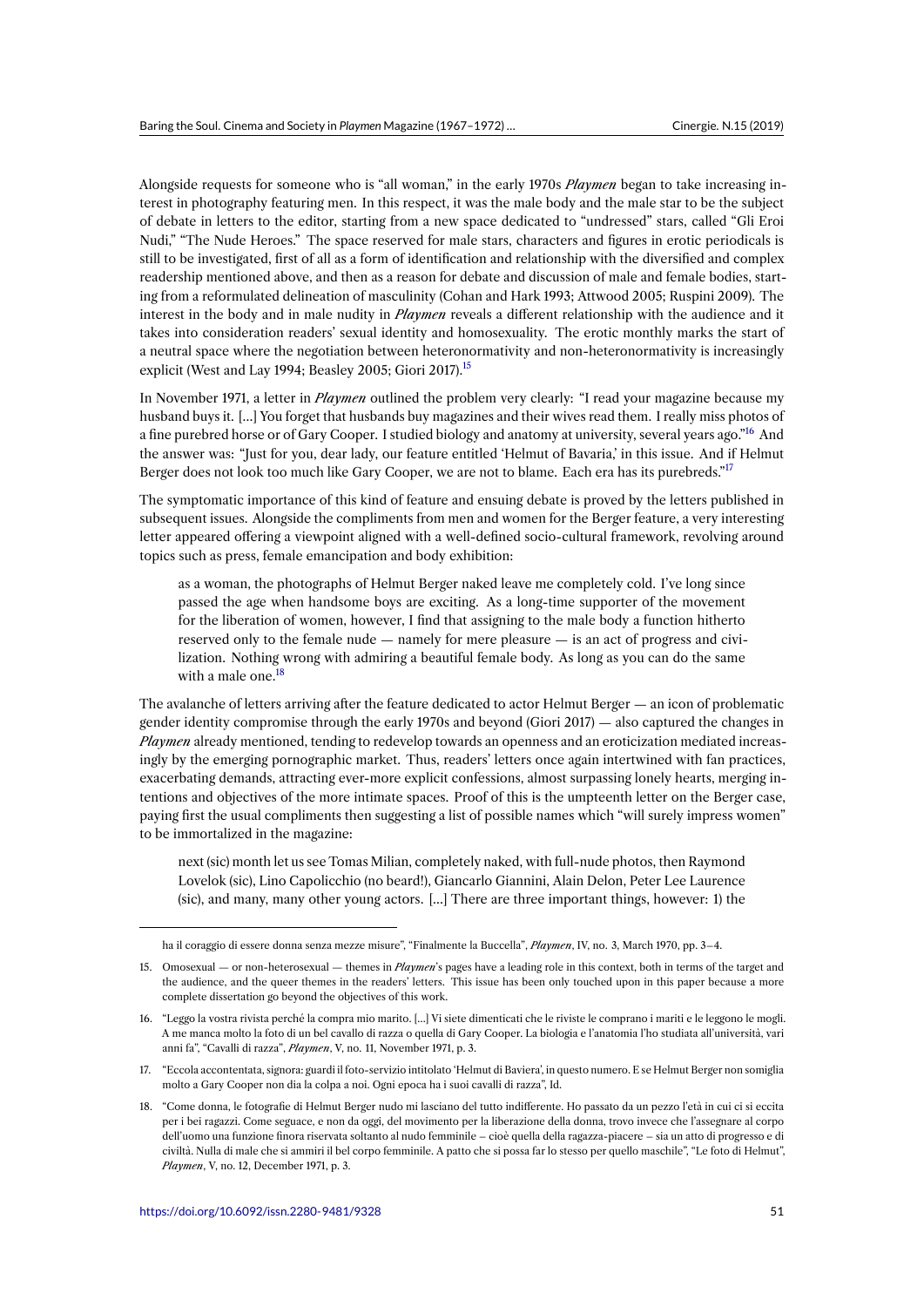"hero" has to be thin, very lean and young; 2) the photos have to be full length, even feet; 3) they have to be shot in sunlight or with good lighting, not poorly lit.<sup>19</sup>

In addition to giving an account of the (changing) female and male tastes of the time, re-proposed in a men's magazine, a letter like this shows the importance of readers' letters. Strategic importance, as we have said, not only for making topical a column of intimacy, rapport and free[do](#page-7-0)m where a reader can *bare their soul* — amidst true articles that show and thematize nudity — talking, commenting, intervening with questions and requests, but above all to showing its significance as a place of continuous re-formulation of codes of behaviour and relationships, of outdated models and forms of negotiation, in a privileged scenario like that of a magazine inherently prepared to gather tensions and instances of change. In conclusion, it's interesting to note that *Playmen*'s discourses on cinema are functional to the understanding of the different aims of the erotic monthly, and they are also able to recognize and spread gender roles, sexuality, lifestyles and social performances between the 1960s and the 1970s.

### **Bibliography**

Adamo, Pietro (2004). *Il porno di massa. Percorsi dell'hard contemporaneo*. Milan: Cortina.

Attwood, Feona (2005). " 'Tits and Ass and Porn and Fighting': Male Heterosexuality in Magazines for Men." *International Journal of Cultural Studies* 8(1): 83–00.

Beasley, Chris (2005). *Gender & Sexuality. Critical Theories, Critical Thinkers*. London: Sage.

Bellassai, Sandro (2004). *La mascolinità contemporanea*. Rome: Carocci.

Bellassai, Sandro (2014). "La storia invisibile. Aspetti interpretativi, culturali e politici degli studi sulla mascolinità." In *Genere e Storia: percorsi*, ed. C. Casanova, V. Lagioia, 277–287. Bologna: Bononia University Press.

Benwell, Bethan (2001). "Male Gossip and Language Play in the Letters Pages of Men's Lifestyle Magazines." *Journal of Popular Culture* 4: 19–33.

Benwell, Bethan (ed.) (2003). *Masculinity and Men's Lifestyle Magazines*. Oxford: Blackwell.

Boni, Federico (2004). *Men's help. Sociologia dei periodici maschili*. Rome: Meltemi.

Castronovo, Valerio, Tranfaglia, Nicola (ed.) (1976). *Storia della stampa italiana. Volume V – La stampa italiana del neocapitalismo*. Rome-Bari: Laterza.

Castronovo, Valerio, Tranfaglia, Nicola (2002). *La stampa italiana nell'età della TV. Dagli anni Settanta ad oggi*. Rome-Bari: Laterza.

Crewe, Ben (2003). *Representing Men. Cultural Production and Producers in the Men's Magazine Market*. Oxford: Berg.

Cohan, Steven, Hark, Ina Rae (ed) (1993). *Screening the Male. Exploring Masculinities in Hollywood Cinema*. London-New York: Routledge.

dell'Agnese, Elena, Ruspini, Elisabetta (ed.) (2007). *Mascolinità all'italiana. Costruzioni, narrazioni, mutamenti*. Turin: UTET.

Duffett, Mark (2013). *Understanding Fandom. An Introduction to the Study of Media Fan Culture*. New York: Bloomsbury.

Fanchi, Mariagrazia (2014). *L'audience*. Rome-Bari: Laterza.

<span id="page-7-0"></span><sup>19.</sup> "Il prox. (sic) mese fateci vedere Tomas Milian, completamente nudo con foto 'integrali', poi Raymond Lovelok (sic), Lino Capolicchio (senza barba!), Giancarlo Giannini, Alain Delon, Peter Lee Laurence (sic) e tanti, tanti altri giovani attori. […] L'importante, comunque, sono tre cose: 1) che lo 'eroe' sia magro, molto snello e giovane; 2) che le foto siano integrali, non private neanche dei piedi; 3) che siano fatte alla luce del sole o delle lampade, ma non in penombra", "Gli eroi senza veli", *Playmen*, VI, no. 2, February 1972, p. 3.